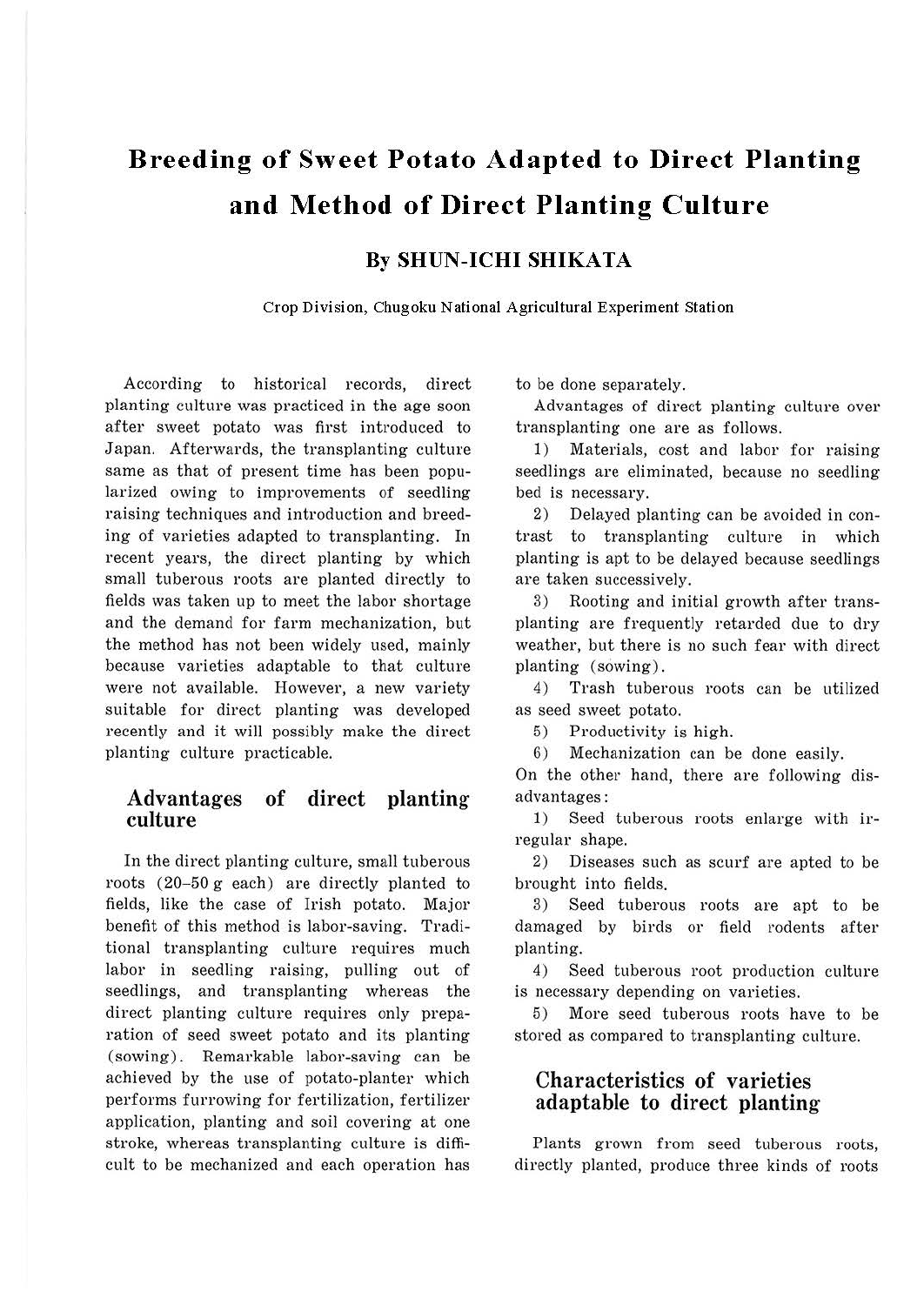

Fig. l. Kinds of roots produced by directly planted sweet potato

as shown in Fig. l: 1) an enlarged seed tuberous root ( so-called mother tuberous root), 2) roots developed from a seed tuberous root ( direct-daughter root), and 3) roots developed from vines (indirect-daughter root). According to the proportion of these three kinds of roots, tuberous root production can be classified into four types: 1) mother root type (mostly mother root thickening with few daughter roots), 2) direct-daughter root type (bearing mostly direct-daughter roots), 3) indirectdaughter root type (bearing mostly indirectdaughter roots), and 4) intermediate type (consisted of direct and indirect-daughter roots) .

When the varieties for transplanting use are directly planted, most of them show the mother root type as shown in Plate l, i.e., seed tuberous



Plate *l.* Mother root type

root grow with irregular shape and they can be used only for feedstuff because of poor appearance and poor quality. Varieties producing a large number of daughter roots without thickening of a mother root are required for direct planting.

Varieties for direct planting require the following characteristics:

1) Weight of mother root should be as small as possible, at least 2-3 times its original weight.

2) Yield of daughter roots should be equal or more than that of transplanting varieties, and of high starch content.

3) More than  $1-2$  small tuberous roots of  $20-50$  g should be porduced to be used for seed tuberous roots in the following year.

4) Good germination and shoot elongation under low temperature, good initial thickening of tuberous roots, adaptability to late planting and resistance to diseases and insect pests are required.

# **Development of a new variety, Naeshirazu, for direct planting**

In July 1974, a variety was developed for the first time for direct planting in the Chugoku National Agricultural Experiment Station. The variety was named Naeshirazu (sweet potato Norin No. 32, formerly called by the strain name sweet potato Chugoku No. 33), and released for commercial use. It can be said that with the development of this variety the direct planting culture of sweet potato is made practicable.

For breeding this variety, Koganesengan (female parent) which has the greatest cultivated area. with main distribution in southern Kyushu was crossed by Chugoku No. 25 (male parent) showing an adaptability to direct planting, and selection was made for the adaptability to direct planting, highyielding and high starch content. Tuberous roots of the parents and Naeshirazu are shown in Plate 2.

The variety, Naeshirazu, resembles its female parent in shape and color of leaf and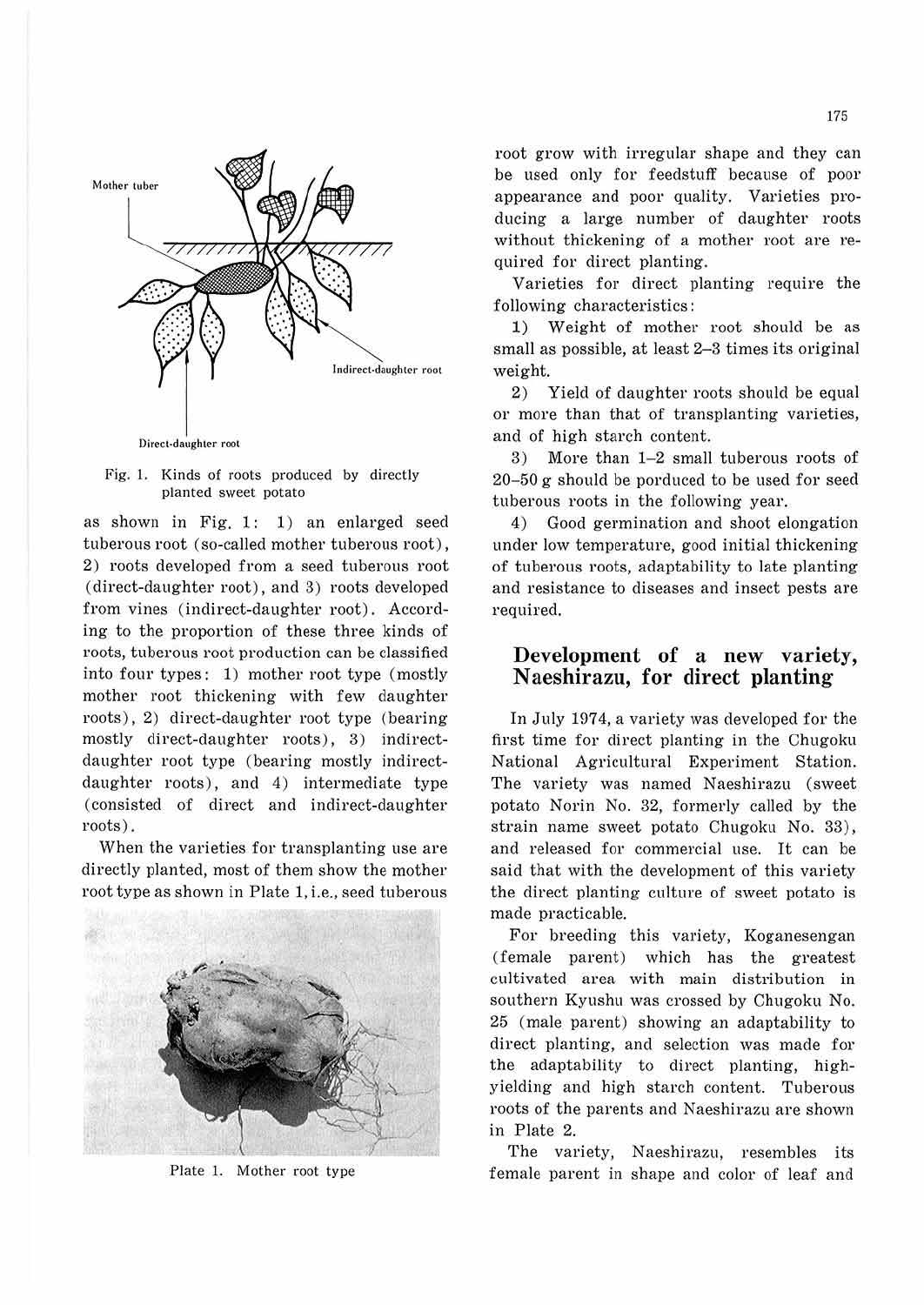

Female parent/ Naeshirazu .....\_\_\_\_\_Male parent



Koganesengan Chugoku 25



Plate 2. Naeshirazu and its parents

stem, and tuberous root shape, but it is an indirect-daughter root type with yellowish white skin color. The variety is characterized with a large number of daughter roots, a small mother root, and moderate number of small tuberous roots to be used as seed tuberous roots for the subsequent cropping as well as stable adaptability to direct planting, high yielding and high starch potential. However, it is not highly resistant to black rot and nematoda.

Furthermore, as the variety suffers from scurf, the transplanting culture is better than the direct planting one for fields with excessive soil moisture or with abundant soil organic matter. It is used mainly as industrial materials and feedstuffs, but it suitable for food because the taste is as good as that of Koganesengan.

### **Direct planting culture of sweet potato**

Standards of direct planting culture are as follows:

Seed tuberous roots,  $20-50$  g each, are harvest in the previous year and stored. Healthy tuberous roots without disease, insect and mechanical damages are used. When seed tuberous roots are in shortage, somewhat larger tuberous roots can be used. Planting time is generally from mid-April to early May, although it varys to some extent with harvesting time of preceeding crops and regions. Rate of fertilizer application is slightly more than that in transplanting culture. The simplest method is to spread all fertilizers onto fields as basal dressing by hand or using drill seeder